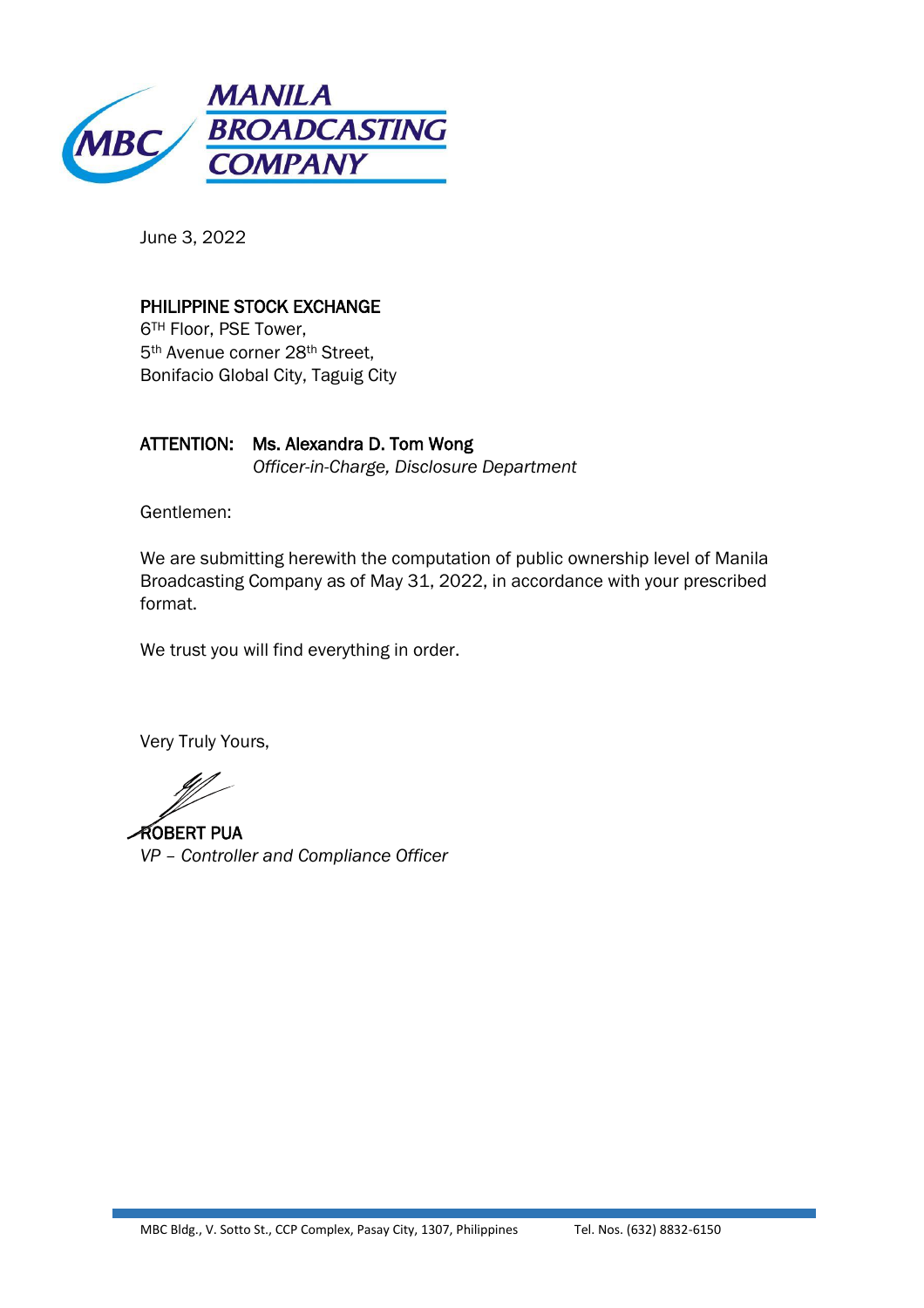## **MANILA BROADCASTING COMPANY Computation of Public Ownership as of May 31, 2022**

|                                               |            |                | <b>Number of Shares</b> |               |
|-----------------------------------------------|------------|----------------|-------------------------|---------------|
|                                               |            | Δ              | B                       | <b>Total</b>  |
| Number of Issued Shares                       |            |                |                         | 402,803,777   |
| Less: Number of Treasury Shares               |            |                |                         | 120,787       |
| Number of Outstanding Shares                  |            |                |                         | 402,682,990   |
| Less:                                         |            |                |                         |               |
|                                               |            |                |                         |               |
|                                               | % to total |                | <b>Number of Shares</b> |               |
| <b>DIRECTORS</b>                              | I/O Shares | Δ              | ₿                       | <b>Total</b>  |
| FEDERICO J. ELIZALDE                          |            |                |                         |               |
| Direct                                        | 0.0000%    |                |                         | 94            |
| RUPERTO S. NICDAO, JR.                        |            |                |                         |               |
| Direct                                        | 0.0014%    |                |                         | 5,530         |
| JULIO MANUEL P. MACUJA                        |            |                |                         |               |
| Direct                                        | 0.0000%    |                |                         | 36            |
| EDUARDO G. CORDOVA                            |            |                |                         |               |
| Direct                                        | 0.0032%    |                |                         | 12,779        |
| JUAN M. ELIZALDE                              |            |                |                         |               |
| Direct                                        | 0.0002%    |                |                         | 1,000         |
| <b>ROBERT PUA</b>                             |            |                |                         |               |
| Direct                                        | 0.0002%    |                |                         | 1,000         |
| <b>GEORGE T. GODUCO</b>                       |            |                |                         |               |
| Direct                                        | 0.0002%    |                |                         | 1,000         |
| MARVEL K. TAN                                 |            |                |                         |               |
|                                               |            |                |                         |               |
| Direct                                        | 0.0000%    |                |                         | 36            |
| RUDOLPH STEVE E. JULARBAL                     |            |                |                         |               |
| Direct                                        | 0.0027%    |                |                         | 10,807        |
| Subtotal                                      | 0.0080%    | $\blacksquare$ | ä,                      | 32,282        |
|                                               |            |                |                         |               |
| <b>OFFICERS</b>                               |            |                |                         |               |
| FEDERICO J. ELIZALDE                          |            |                |                         | same as above |
| RUPERTO S. NICDAO, JR.                        |            |                |                         | same as above |
| JULIO MANUEL P. MACUJA                        |            |                |                         | same as above |
| EDUARDO G. CORDOVA                            |            |                |                         | same as above |
| JUAN M. ELIZALDE                              |            |                |                         | same as above |
| <b>ROBERT PUA</b>                             |            |                |                         | same as above |
| RUDOLPH STEVE E. JULARBAL                     |            |                |                         | same as above |
| ALBERT M. SONGCO                              |            |                |                         |               |
| Direct                                        | 0.0002%    |                |                         | 1,000         |
| JONATHAN E. DECENA                            |            |                |                         |               |
| Direct                                        | 0.0002%    |                |                         | 1,000         |
| <b>IRVING A. LISONDRA</b>                     |            |                |                         |               |
| Direct                                        | 0.0002%    |                |                         | 1,000         |
| CARLEA C. MIRANDA                             |            |                |                         |               |
| Direct                                        | 0.0002%    |                |                         | 1,000         |
| JOSE MA T. PARROCO                            |            |                |                         |               |
| Direct                                        | 0.0003%    |                |                         | 1,200         |
| ELPIDIO M. MACALMA                            |            |                |                         |               |
| Direct                                        | 0.0002%    |                |                         | 1,000         |
| ELLEN C. FULLIDO                              | 0.0000%    |                |                         |               |
| WILFREDO H. ESPINOSA                          | 0.0000%    |                |                         |               |
| JOHNNY FAITH QUILING                          |            |                |                         |               |
|                                               | 0.0000%    |                |                         | 6,200.00      |
| Subtotal                                      | 0.0015%    |                |                         |               |
|                                               |            |                |                         |               |
| <b>PRINCIPAL / SUBSTANTIAL STOCKHOLDERS</b>   |            |                |                         |               |
| ELIZALDE HOLDINGS CORPORATION                 |            |                |                         |               |
| <b>Direct</b>                                 | 34.6572%   |                |                         | 139,558,774   |
| Indirect                                      |            |                |                         |               |
| (through Elizalde Land, Inc.)                 | 21.6051%   |                |                         | 87,000,000    |
| (through Cebu Broadcasting Company)           | 12.4167%   |                |                         | 50,000,000    |
| (through Sunshine Inns, Inc.)                 | 2.4833%    |                |                         | 10,000,000    |
| (through Philippine Broadcasting Corporation) | 1.2417%    |                |                         | 5,000,000     |
| ROMULO, MABANTA, BUENAVENTURA, SAYOC          |            |                |                         |               |
| & DELOS ANGELES                               |            |                |                         |               |
| Direct                                        | 17.3613%   |                |                         | 69,910,993    |
| Subtotal                                      | 89.7653%   | ٠              | ٠                       | 361,469,767   |
|                                               |            |                |                         |               |
| <b>OTHERS</b>                                 |            |                |                         |               |
| Government                                    | 0.0000%    |                |                         |               |
| Banks                                         | 0.0000%    |                |                         |               |
| Employees                                     | 0.0000%    |                |                         |               |
| Lock-up Shares                                | 0.0000%    |                |                         |               |
| Subtotal                                      | 0.0000%    |                |                         | ٠             |
|                                               |            |                |                         |               |
| <b>TOTAL</b>                                  | 89.7749%   |                |                         | 361,508,249   |
|                                               |            |                |                         |               |
| Total Number of Shares Owned by the Public    | 10.2251%   |                |                         | 41,174,741    |